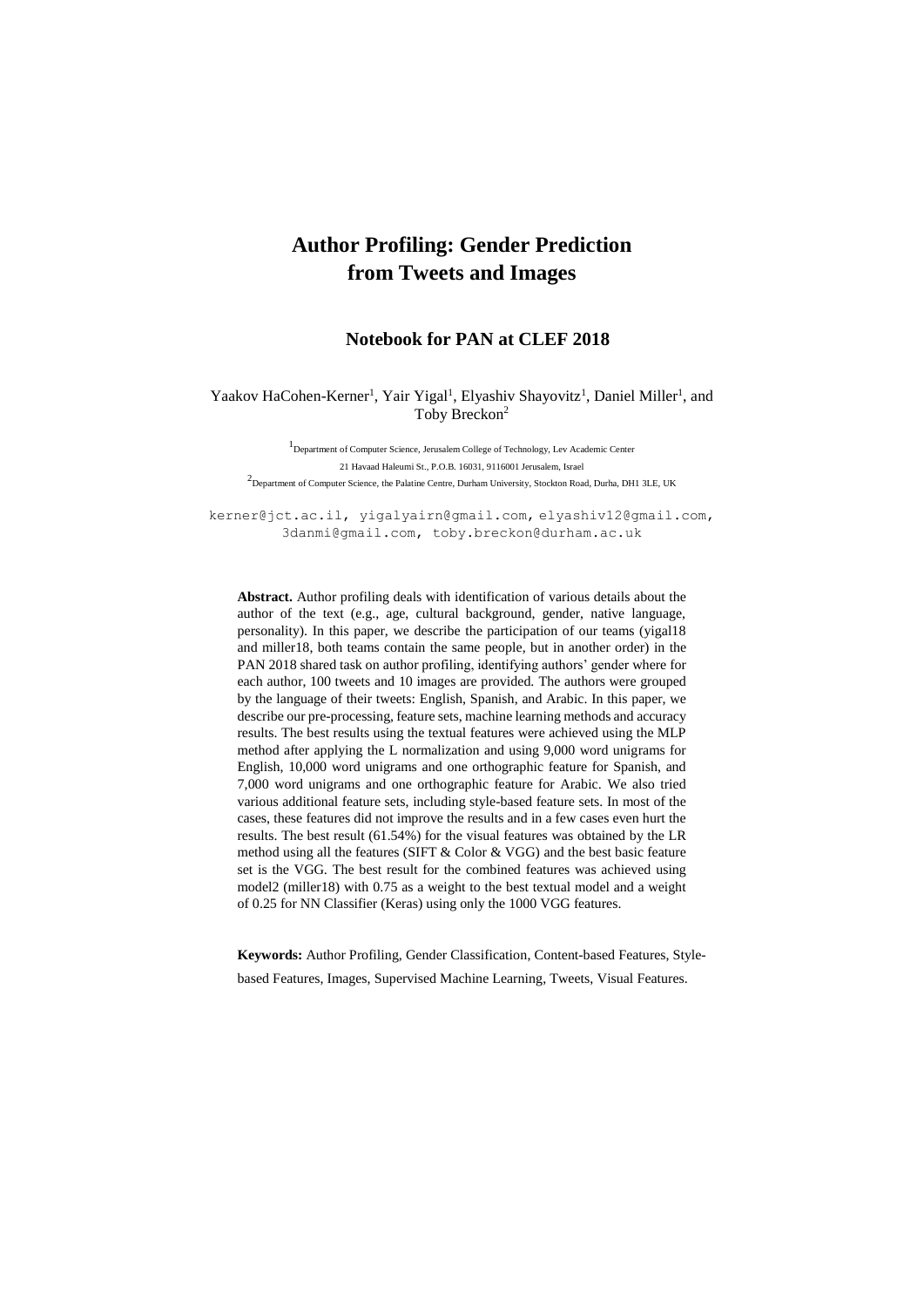## **1 Introduction**

Author profiling deals with analysis of a given text while inferring various information about the author of the text (e.g., age, cultural background, gender, native language, personality). This problem is of growing importance all over the world. Important and interesting applications can be found in business intelligence, forensics, psychology, and security. A linguistic analysis of a given text can help to identify certain characteristics of the author. For example, companies would like to know, based on the analysis of online product reviews, the demographics of people who like or dislike their products.

In this paper, we describe the participation of our teams (yigal18 and miller18, both teams contain the same people, but in another order) in the PAN 2018 shared task on author profiling. More specifically, the shared task is on gender identification of authors from their tweets and images (100 tweets and 10 images are provided for each author). The addressed languages are English, Spanish and Arabic.

We consider application of several supervised machine learning (ML) methods and various types of features for the gender identification. Content-based features and stylebased features are extracted from the tweets and visual features are extracted from the images.

The rest of the paper is organized as follows. Section 2 provides background and presents some related work on text classification in general and author profiling in particular. Section 3 introduces the feature sets (content-based, style-based, and visual) that we have implemented and used in our extensive experiments. Section 4 presents the experimental setup, the experimental results using three modalities (textual feature and / or visual features) for corpora written in three languages and their analysis. Finally, Section 5 summarizes and suggests ideas for future research.

## **2 Related Work**

#### **2.1 Text classification**

TC is the supervised learning task of assigning natural language text documents to one or more predefined categories [31]. There are two main types of TC: topic-based classification and style-based classification. An example of a topic-based classification application is classifying news articles to various categories such as Business-Finance, Lifestyle-Leisure, Science-Technology and Sports, that were downloaded from three well-known news web-sites (BBC, Reuters, and TheGuardian) [28].

An example of a style-based classification application is classification based on different literary genres, e.g., action, comedy, crime, fantasy, historical, political, saga, and science fiction [25, 12].

These two classification types often require different types of feature sets to achieve the best performance. Topic-based classification is typically performed using word unigrams and/or n-grams  $(n > 2)$  ([2, 15]. Style-based classification is typically performed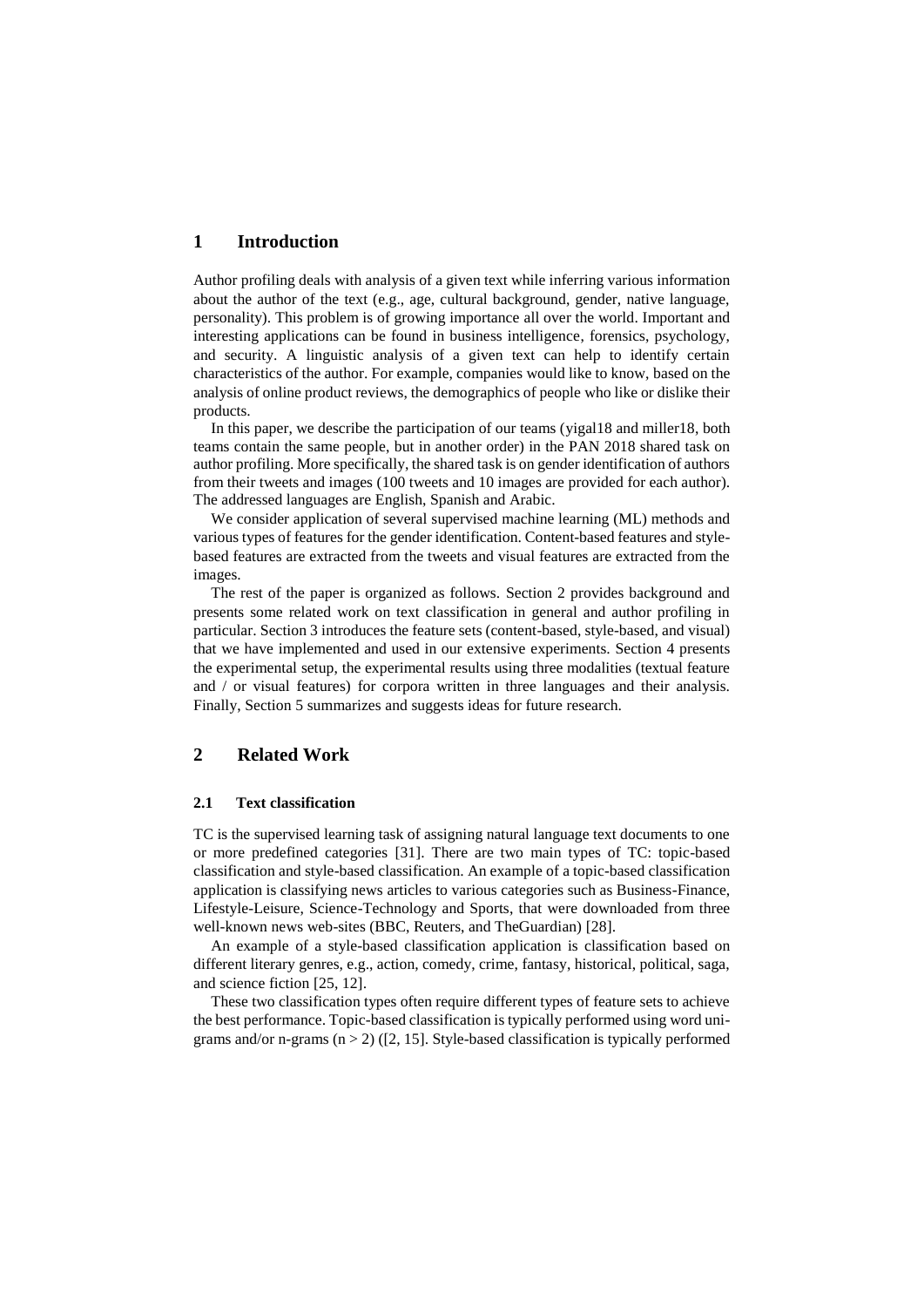using linguistic features such as quantitative features, orthographic features, part of speech (POS) tags, function words, and vocabulary richness features [25, 16, 17,12].

#### **2.2 Author profiling**

Author profiling can be viewed as a sub-task of TC. The author profiling task is of growing importance during recent years. Various author profiling applications are found in business intelligence, forensics, psychology, and security systems. The general aim of an author profiling task is to determine various |demographic information about the text's author(s), e.g., age, cultural background, gender, native language and/or dialect, and various personality traits. In this paper, we will limit ourselves to gender studies because the PAN 2018 shared task is on gender identification.

The gender classification might be viewed as one of the simplest classification tasks. The classification decision can be binary and a relatively large amount of data can be collected. However, such a classification system can be effective only if the writing style between genders does differ [10] and if such stylistic differences can be detected [23].

In contrast to other demographic traits, the link between gender and word use has been extensively studied [34]. Differences in women's and men's language have received relatively high attention within the scientific community as well as in the popular media. However, early studies on gender classification, mainly on formal texts and blogs, reported on accuracies around 75%-80% in most cases [26, 1, 44, 19, 7].

Lakoff [27] found that women use less assertive speech that manifests itself in a higher degree of politeness, less swearing, more frequent tag questions (e.g., "it is ..., isn't it?"), more intensifiers (e.g., really, so), and more hedges (e.g., sort of, perhaps, maybe; also known as qualifiers or uncertainty words).

Mulac et al. [32] summarized the findings of more than 30 empirical studies and reported that typical female language features contain intensive adverbs (e.g., really, so), references to emotions, uncertainty verbs (seems to, maybe), negations (e.g., not, never), and hedges; while typical male language features include references to quantity, judgmental adjectives (e.g., good, dumb), elliptical sentences ("Great picture."), directives ("Write that down."), and "I" references.

Schler et al. [45] found that men's writing is more related to money, job and TV, while women's writing is more related to family, sex and eating. Argamon et al. [3]'s experimental results regarding gender showed that the style-based features that proved to be most useful for gender discrimination are determiners and prepositions (markers of male writing) and pronouns (markers of female writing). The content features that prove to be most useful for gender discrimination are words related to technology (male) and words related to personal life or relationships (female).

Pennebaker [35] found that women tend to use more personal pronouns and words referring to emotions. By the contrary, men tend to use more articles, long words (defined as words with more than 6 characters), nouns, and prepositions.

Rangel et al. [39] presented in their overview paper the framework and the results for the Author Profiling task at PAN 2015, which dealt with the identification of age, gender, and personality traits of Twitter users. In comparison to previous years of PAN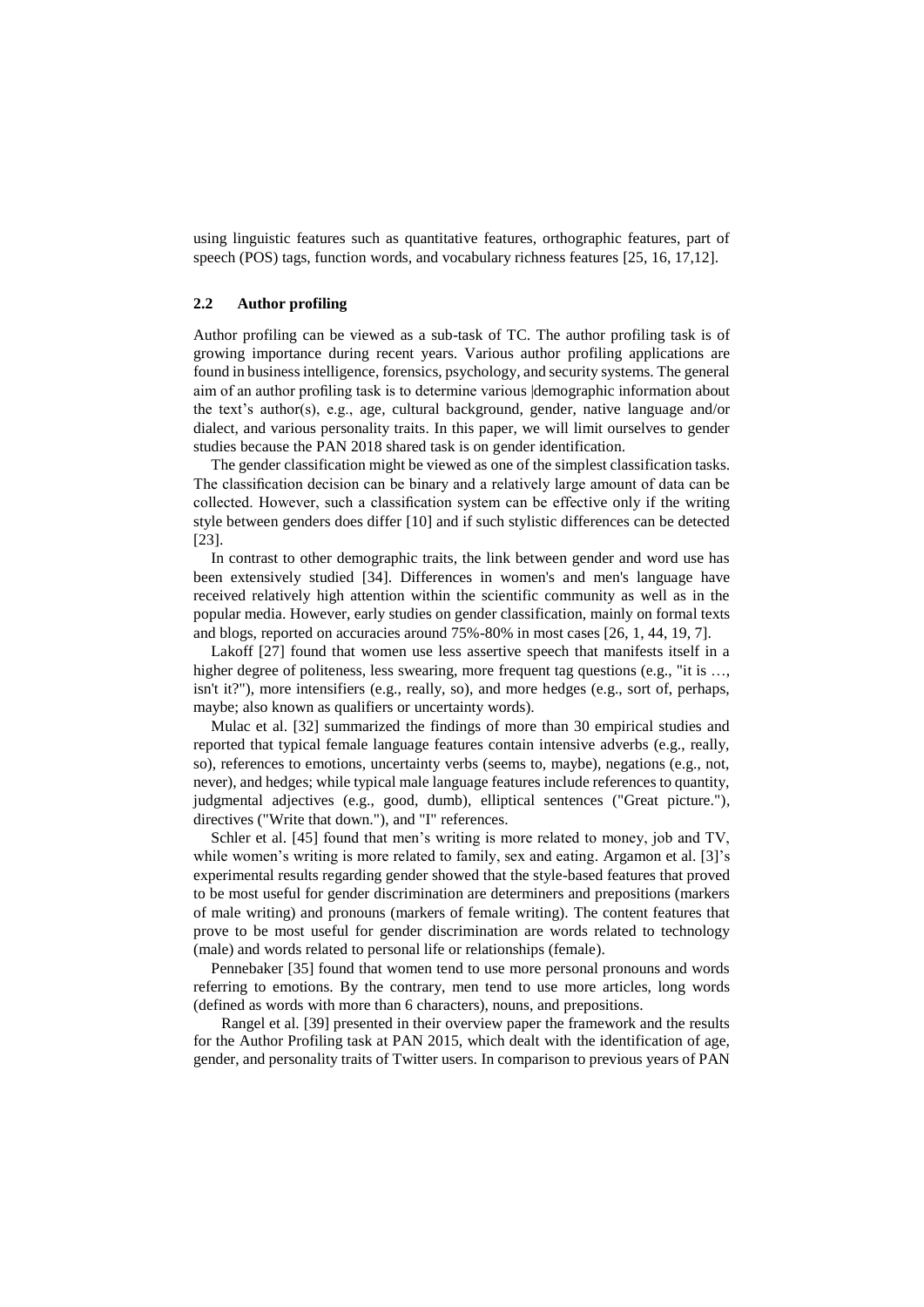[37, 38] the PAN-15 systems achieved significantly higher accuracy values for gender identification. This may suggest that, irrespective the shorter length of individual tweets and their informality, the number of tweets per author is sufficient to profile age and gender with high accuracy. Regarding the features, it was not clear which ones were the most important ones, because the high number of different ones used and combined by the teams. Some of the best teams used the Second Order Representation and other were based on n-gram representation.

A similar phenomenon occurred in the gender classification tasks in [41]. It was difficult to highlight the contribution of any particular feature since the teams used many of them. The second order representation was used by teams that achieved first positions in some of the tasks. Likewise, the distributed representations achieved the first position in gender identification on the Dutch final evaluation.

The best resulting approaches that took part in the gender classification tasks in PAN 2017 [42] took advantage from combinations of n-grams, other content-based features, and style-based features. The best final average gender ranking (for English, Portuguese, and Spanish) shows that the best overall result (82.53%) has been obtained by Basile et al. [4], who used the scikit-learn LinearSVM implementation trained with combinations of character 3- to 5-grams and word 1- to 2-grams with TF-IDF weighting with sublinear term frequency scaling.

## **3 Features**

In this section, we present the various types of features that we applied for the gender identification. Content-based features and style-based features are extracted from the tweets and the visual features are extracted from the images.

#### **3.1 Textual feature sets**

In this sub-section, we describe the basic super-sets and sets of the textual features we use for our classification experiments: content-based features and style-based features.

Our content-based features include various n-grams sets, where each one of them is defined by the following template: *number\_k-n\_type* where number is the number of the features in the set, k is the size of the wanted skip  $(0 - no \text{ skip}, 1 - \text{skip of one unit},$ 2 – skip of 2 units, …), n is code of the grams (1 for unigrams 2 for bigrams, 3 for trigrams, …), and type is W for words or C for characters. All values are represented by TF-IDF values. The specific various n-grams sets that were applied will be presented later in the framework of the experiments.

Our style-based features include the following feature sets: Quantitative features, Orthographic features, Gender features that contain letters or words based on the special tweet text features that appear in Figure 7 in Burger et al. [7], and Gender features that do not contain any letter. The Quantitative set includes 3 features: number of characters in the tweet, number of words in the tweet, and average number of characters in a word. The Orthographic set includes only one feature - the total frequency of the following characters ("/ \ ( - : #  $\omega$  \$ & ., ? !") normalized by the number of characters in the tweet. The Gender features that do not contain any letter include the frequency of each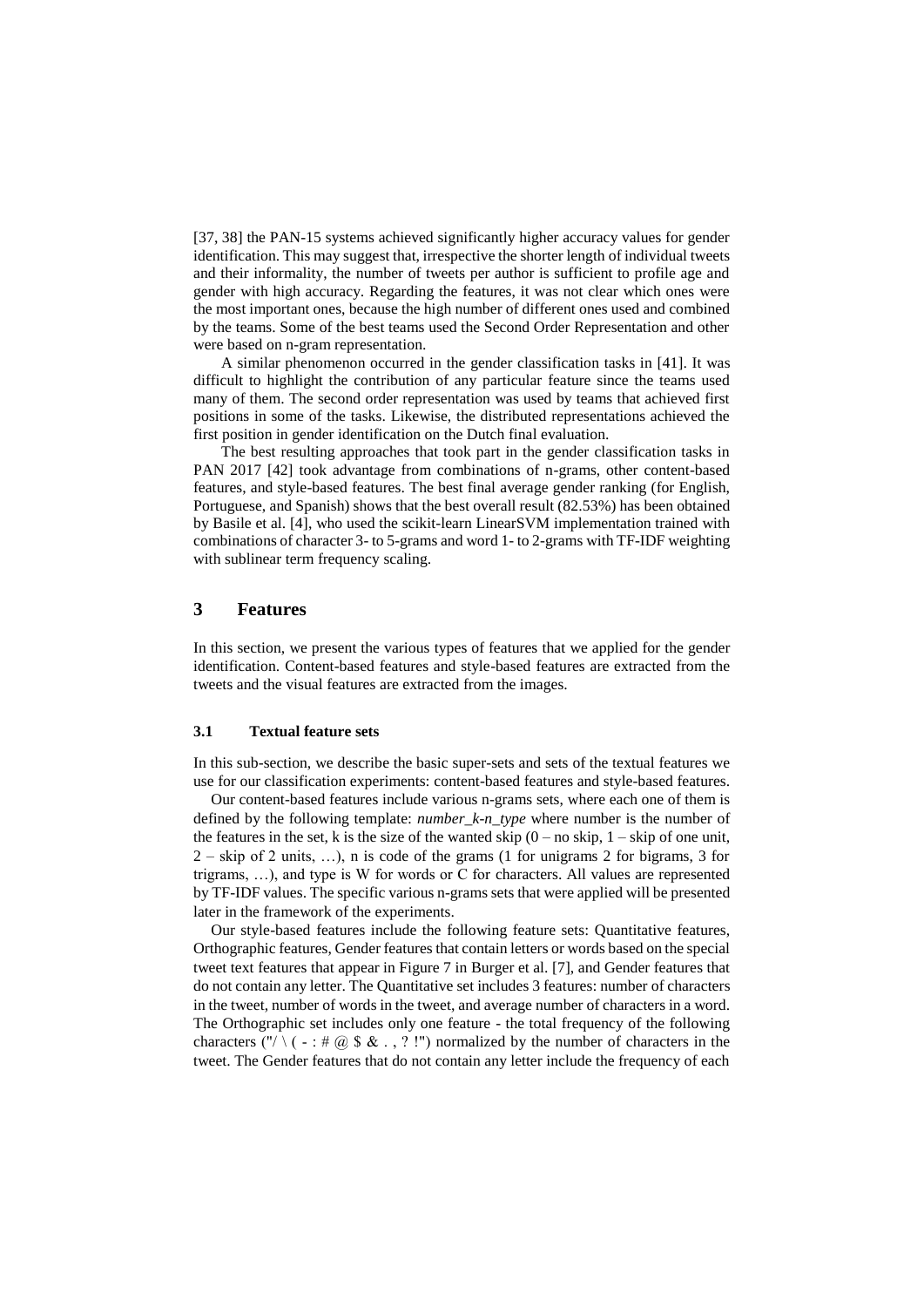following character strings: ,): ,\_! ,:\_ ,!y!, !\_i, \_i, ooo, !\_i, <3, :)\$, :(, \_:)\$, !\$, \_<3,  $_b$ , y:) normalized by the number of characters in the tweet.

#### **3.2 Visual feature sets**

In this sub-section, we describe the three basic sets of visual features we used for our classification experiments:  $SIFT<sup>1</sup>$ , Color<sup>2</sup>, and VGG<sup>3</sup>.

The SIFT (Scale Invariant Feature Transform) algorithm was developed by Lowe [29, 30]. The SIFT algorithm detects and describes local features in images. It consists of two sub-processes. The first sub-process is a process that detects interest points in an image. Interest points are where the signal in 2D space has variation that exceeds some threshold criterion and is superior to simple edge detection. The second subprocess creates a vector like descriptor. To create scale invariance, the interest points are scanned at a wide range of scales. For our experiments, we extract from each image at least 500 key-points, and describe each interest point by 128 features. In addition, we create by K-means algorithm a bag of 1000 visual words. For each image, we create a histogram of those words.

The Color algorithm extracts the colors in an image (by the RGB model) and for each color, indicates its frequency (pixels wise) in the image. Using the Colorgram<sup>4</sup> library we extract the 500 most frequent colors in the images, and for each image we build a histogram of the colors in it.

VGG<sup>5</sup> (Oxford Visual Geometry Group) is a group of researchers who built a model containing deep convolutional networks for large-scale image recognition. Using the ORB<sup>6</sup> (Oriented FAST and Rotated BRIEF) system, we extract from each image at least 500 key-points. Then, we describe each key-point by a vector of VGG features. For each user we have ten images; therefore, we have at least 5000 VGG vectors for each user. Then we create for each user a histogram containing 1000 visual words.

## **4 Experimental Setup and Results**

The PAN CLEF 2018 [47] launched an evaluation campaign. Twenty-three teams have participated in this campaign. Each team has proposed its algorithm, which has been evaluated using the TIRA platform [36]. The algorithms and the results of the participated teams have been overviewed in Rangel et al. [43].

**General approach:** Our approach to authorship profiling is to apply supervised ML methods to TC as was suggested by Sebastiani [44]. The process is as follows. First, given a corpus of training documents, where each document is labeled as either 'male'

-

<sup>1</sup> https://github.com/abidrahmank/OpenCV2-Python

Tutorials/blob/master/source/py\_tutorials/py\_feature2d/py\_sift\_intro/py\_sift\_intro.rst

<sup>2</sup> https://github.com/obskyr/colorgram.py/blob/master/colorgram/colorgram.py

<sup>3</sup> https://docs.opencv.org/trunk/d6/d00/classcv\_1\_1xfeatures2d\_1\_1VGG.html

<sup>4</sup> https://pypi.org/project/colorgram.py/#description

 $5$  https://arxiv.org/abs/1409.1556

<sup>6</sup> http://opencv-python-tutroals.readthedocs.io/en/latest/py\_tutorials/py\_feature2d/py\_orb/py\_orb.html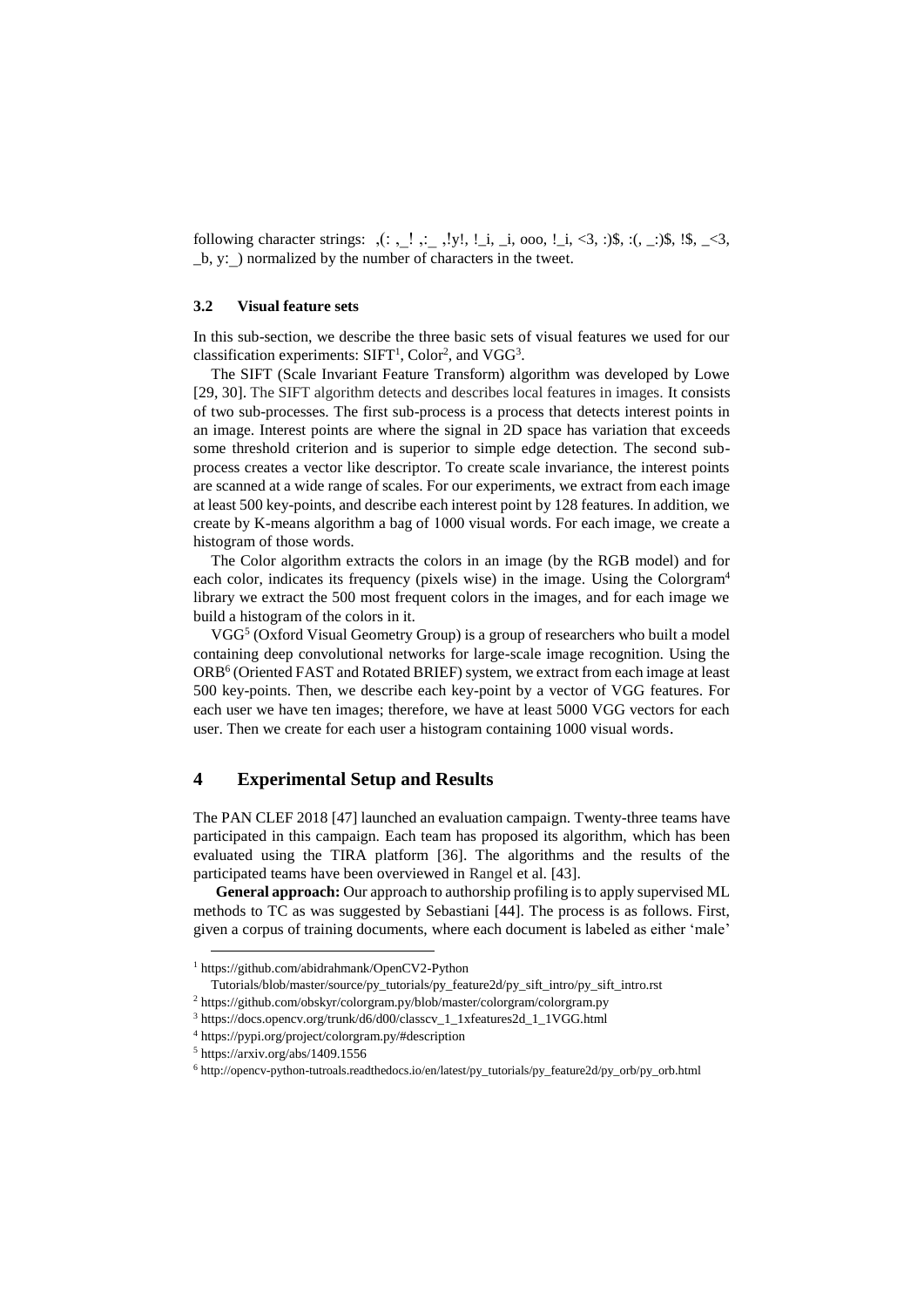or 'female', we processed each document to produce values for various combinations of features from different types of features sets: content-based features, style-based features, and visual features. Second, we applied several popular ML methods on the generated combinations of features. Third, we tried additional combinations of features and parameter tuning. Finally, the best model(s) for the training data were tested on out-of-training data (i.e., test data).

**Preprocessing:** There is a widespread variety of text preprocessing types such as: conversion of uppercase letters into lowercase letters, html object removal, stopword removal, punctuation mark removal, reduction of different sets of emoticon labels to a reduced set of wildcard characters, replacement of HTTP links to wildcard characters, word stemming, word lemmatization, correction of common misspelled words, and reduction of replicated characters. Not all of them are considered as effective by all TC researchers. Many systems use only a small number of simple preprocessing types (e.g., conversion of all the uppercase letters into lowercase letters and / or stopword removal).

In our classification experiments, we tried the following text preprocessing types: L – converting uppercase letters into lowercase letters,  $U - URL$  link removal, P punctuation mark removal,  $S -$  stopword removal,  $C -$  Error Correction, and  $T$ stemming. The application of the S preprocessing type deletes all instances of 423 stopwords for English text (421 stopwords from Fox [11] plus the letters "x" and "z" that are not found in Fox [11], yet are included in many other stopword lists).

ML methods: We applied four ML methods: MLP- Multilayer Perceptron<sup>7</sup>, LinearSVC – SVM with a linear kernel<sup>8</sup>, LR - Logistic regression<sup>9</sup>, and RF - Random Forest $10$ .

A brief description of these ML methods follows: MLP is a feedforward neural network ML method [21] where artificial neural network (ANN) can be viewed as a weighted directed graph in which nodes are artificial neurons and directed edges (with weights) are connections from the outputs of neurons to the inputs of neurons. Support vector machine (SVM, also called support vector network) [9] is a model that assigns examples to one of two categories, making it a non[-probabilistic](https://en.wikipedia.org/wiki/Probabilistic_classification) [binary](https://en.wikipedia.org/wiki/Binary_classifier) [linear classifier.](https://en.wikipedia.org/wiki/Linear_classifier) LinearSVC is SVM with a linear kernel, which is recommended for TC because most of TC problems are linearly separable [22] and training a SVM with a linear kernel is faster compared to other kernels. Logistic regression (LR) is a variant of a [statistical](https://en.wikipedia.org/wiki/Statistical_model)  [model](https://en.wikipedia.org/wiki/Statistical_model) that tries to predict the outcome of a [categorical](http://en.wikipedia.org/wiki/Categorical_variable) [dependent variable](http://en.wikipedia.org/wiki/Dependent_and_independent_variables) (i.e., a class label) [8, 20]. Random Forest (RF) is an ensemble learning method for classification and regression [6]. RF operates by constructing a multitude of [decision trees](https://en.wikipedia.org/wiki/Decision_tree_learning) at training time and outputting classification for the case at hand. RF combines the ["bagging"](https://en.wikipedia.org/wiki/Bootstrap_aggregating) idea presented by Breiman [5] and random selection of features introduced by Ho [18] to construct a forest of decision trees.

- **Tools and information sources:** We used the following tools:
	- $\bullet$  Scikit-learn<sup>11</sup> a library for ML methods

1

<sup>7</sup> [http://scikit-learn.org/stable/modules/neural\\_networks\\_supervised.html](http://scikit-learn.org/stable/modules/neural_networks_supervised.html)

<sup>8</sup> <http://scikit-learn.org/stable/modules/generated/sklearn.svm.LinearSVC.html>

<sup>9</sup> [http://scikit-learn.org/stable/modules/generated/sklearn.linear\\_model.LogisticRegression.html](http://scikit-learn.org/stable/modules/generated/sklearn.linear_model.LogisticRegression.html)

<sup>10</sup> http://scikit-learn.org/stable/modules/generated/sklearn.ensemble.RandomForestClassifier.html

<sup>11</sup> <http://scikit-learn.org/stable/index.html>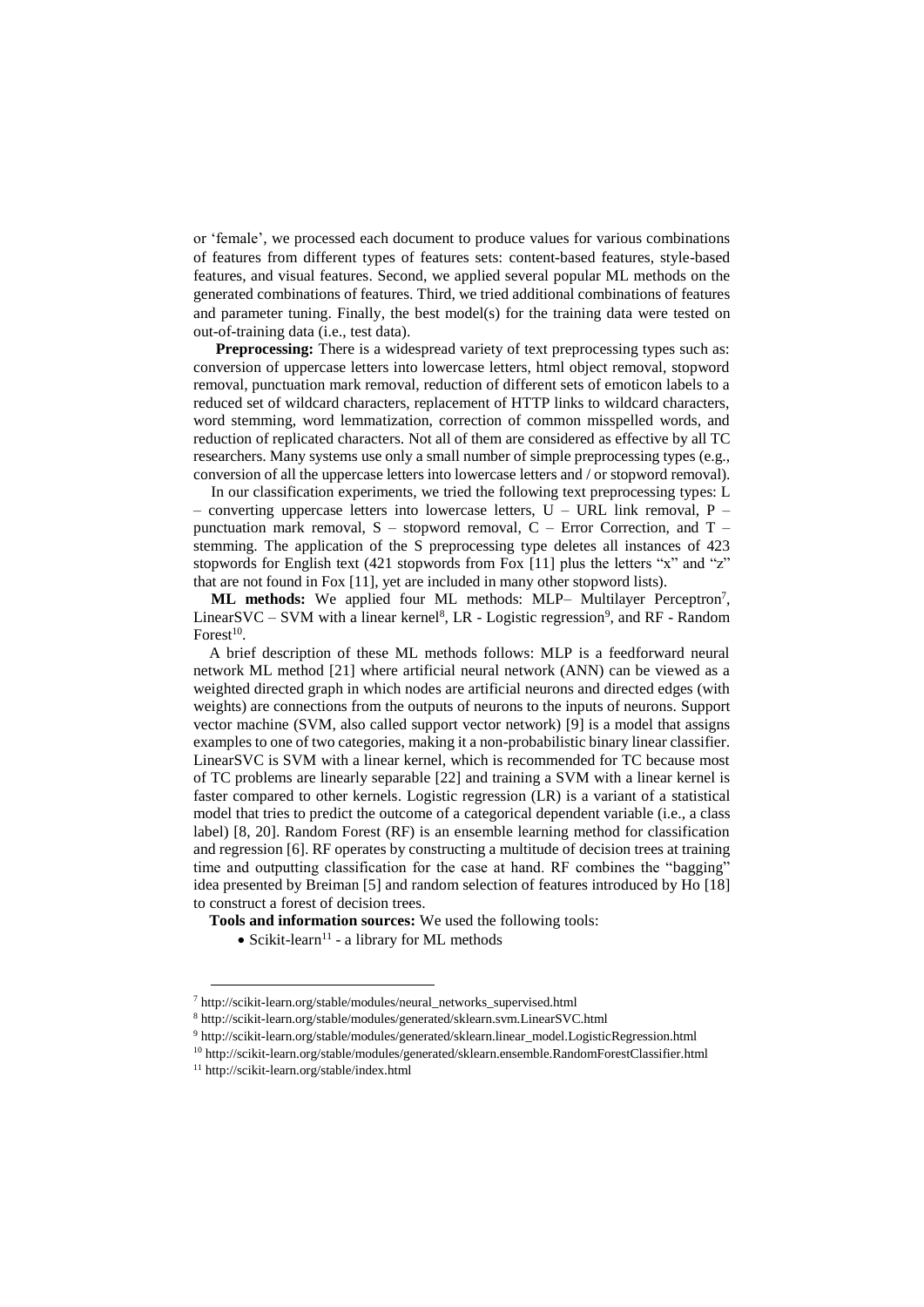- $\bullet$  NLTK<sup>12</sup>- a library that produces the various n-gram features
- $\bullet$  Numpy<sup>13</sup> a library that performs fast mathematical processing
- $\bullet$  Autocorrect<sup>14</sup>- a library that automatically corrects spelling errors.

#### **4.1 Experimental results using the textual feature sets**

The first TC experiments were performed for the English corpus using the four ML methods without parameter tuning and any normalization types using only sets of word unigrams. The results are shown in Table 1. The best result is bolded.

| Features            | MLP      | LinearSVC | LR       | RF       |
|---------------------|----------|-----------|----------|----------|
| 1000 Word Unigrams  | 73.06061 | 75.55556  | 73.13131 | 65.77778 |
| 2000 Word Unigrams  | 73.93939 | 75.65657  | 73.53535 | 62.0202  |
| 3000 Word Unigrams  | 74.94949 | 75.65657  | 73.53535 | 64.34343 |
| 4000 Word Unigrams  | 75.85859 | 76.56566  | 74.34343 | 65.15152 |
| 5000 Word Unigrams  | 76.26263 | 75.85859  | 74.0404  | 63.53535 |
| 6000 Word Unigrams  | 76.56566 | 75.85859  | 73.43434 | 66.56566 |
| 7000 Word Unigrams  | 76.56566 | 75.45455  | 73.83838 | 65.45455 |
| 8000 Word Unigrams  | 75.85859 | 76.26263  | 73.73737 | 63.53535 |
| 9000 Word Unigrams  | 78.28283 | 76.76768  | 73.53535 | 63.53535 |
| 10000 Word Unigrams | 77.17172 | 76.36364  | 73.63636 | 65.55556 |
| 20000 Word Unigrams | 76.46465 | 76.06061  | 73.73737 | 62.72727 |
| 30000 Word Unigrams | 76.46465 | 75.9596   | 73.73737 | 65.65657 |
| 40000 Word Unigrams | 75.55556 | 75.85859  | 73.53535 | 62.12121 |
| 50000 Word Unigrams | 76.26263 | 76.16162  | 73.73737 | 66.56566 |

**Table 1.** English corpus - Accuracy results using sets of word unigrams.

Similar experiments have been performed on various sets of word bigrams and the best accuracy result 74.95 was obtained using 20,000 word bigrams.

In our classification experiments, we tried various combinations of text preprocessing types: L – converting uppercase letters into lowercase letters, U – URL link removal,  $P$  – punctuation mark removal,  $S$  – stopword removal,  $C$  – Error Correction, and  $T$  – stemming. Only the lowercase preprocessing improved the  $TC$ results. Therefore, in our final experiments, we applied only this preprocessing type.

We have also tried various sets of skip character/word n-grams and various stylebased feature sets (Quantitative features, Orthographic features, Gender features that contain letters or words, and Gender features that do not contain any letter) in our feature combinations. However, they did not improve the accuracy results.

1

<sup>12</sup> <https://www.nltk.org/>

<sup>13</sup> <http://www.numpy.org/>

<sup>14</sup> <https://github.com/phatpiglet/autocorrect>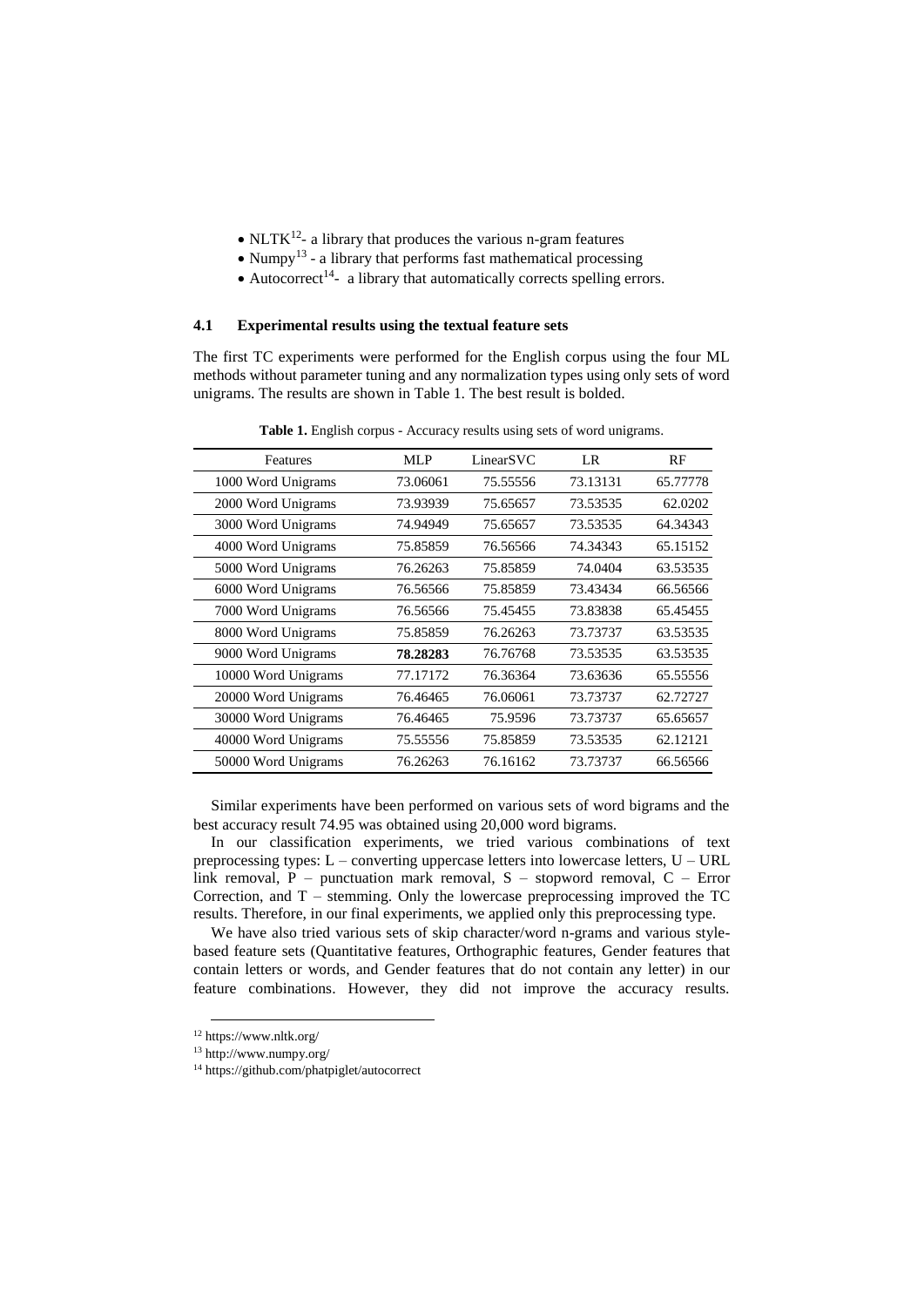Furthermore, we also applied Principal component analysis (PCA) [24]. However, it did not improve the accuracy results.

Similar results have been achieved for the corpora in Spanish and Arabic. Eventually, based on the results of the previous experiments, we chose to apply the MLP method with the following features for the three languages:

- English: combination of 9,000 word unigrams with the L normalization
- Spanish: combination of 10,000 word unigrams and one orthographic feature with the L normalization for
- Arabic: combination of 7,000 word unigrams and one orthographic feature with the L normalization

This setting was used both by yigal18 and miller18. That is to say, yigal18 and miller18 used the same setting for the experiments on the test data for the textual features.

#### **4.2 Experimental results using the visual feature sets**

In the classification experiments using the visual features under the framework of scikit-learn<sup>15</sup> [33], we apply seven versions of five ML methods: (1) Decision tree: default, using mean scaling16; (2) Logistic regression (C=1e-4, max iter=1e5, using mean scaling); (3) SVM ('poly' kernel): C=1e-3, gamma=.01, using mean scaling; (4) SVM ('rbf' kernel): C=1e-4, gamma=.01; (5) SDGClassifier: epsilon=0.7, max\_iter=10000;(6) NN Classifier (version 1): activation='relu', alpha=1e2, hideen  $layers=(64, )$ , epsilon=0.8, using mean scaling; and (7) NN Classifier (version 2): activation='relu', epoches=30, hideen\_layers=(16,1, ).

We used the following sets of visual features: SIFT, SIFT & Color, VGG, VGG & SIFT& Colors, VGG & Colors, VGG & SIFT. Table 2 presents the final results of all possible feature sets combinations (including the basic features sets alone) using the seven versions of five ML methods on the biggest set (2000 training samples, 1000 testing samples). The three best results are in bold.

1

<sup>15</sup> http://scikit-learn.org/stable/index.html

<sup>1</sup>[6](http://scikit-learn.org/stable/modules/generated/sklearn.preprocessing.StandardScaler.html) <http://scikit-learn.org/stable/modules/generated/sklearn.preprocessing.StandardScaler.html>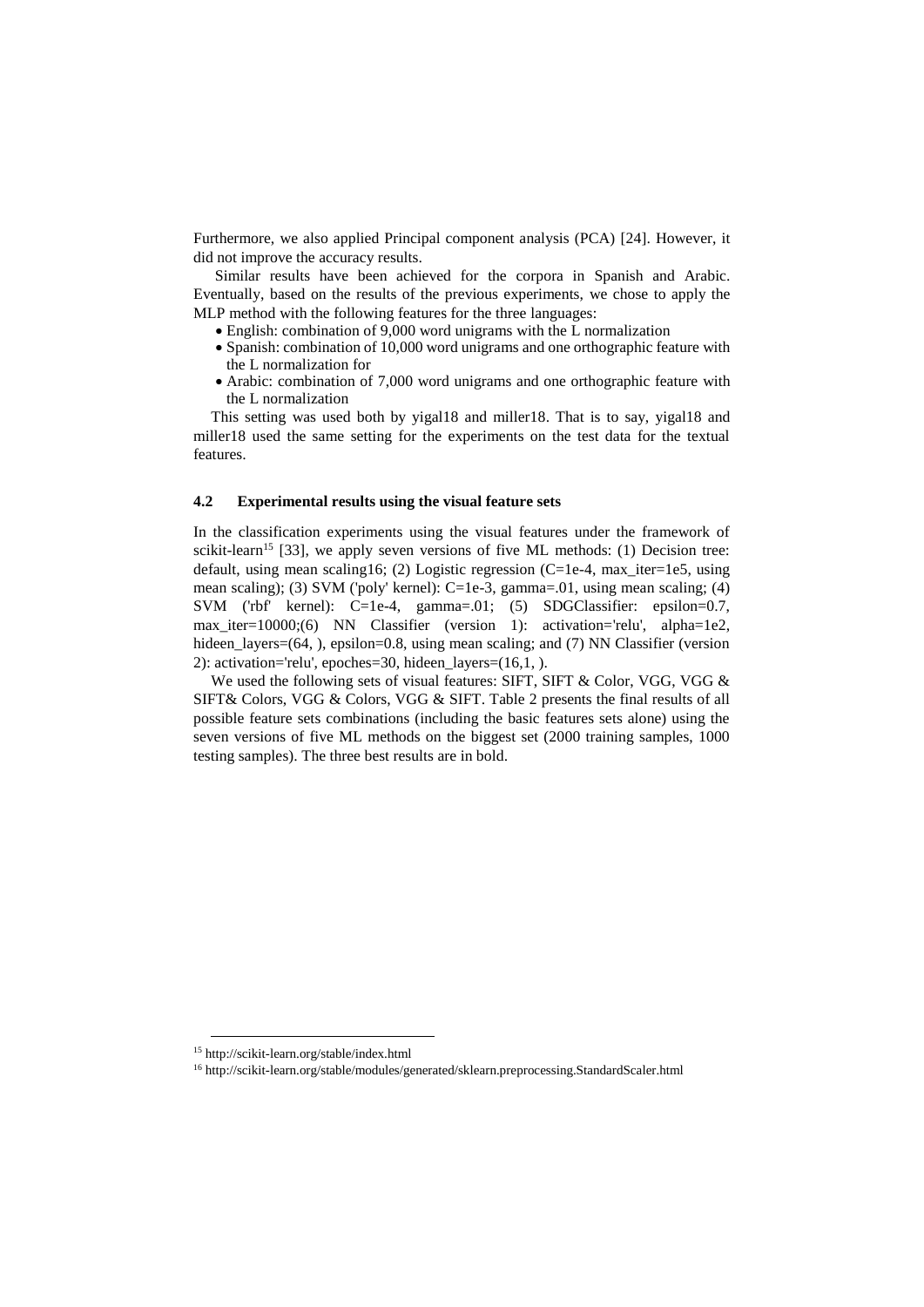|  |  | Table 2. The final results of all combinations of visual feature sets using the ML methods. |
|--|--|---------------------------------------------------------------------------------------------|
|--|--|---------------------------------------------------------------------------------------------|

| Feat. Comb.             | SIFT  | Color | VGG   | SIFT<br>& | SIFT $\&$ | Color | $SIFT \&$ |
|-------------------------|-------|-------|-------|-----------|-----------|-------|-----------|
|                         |       |       |       | Color     | VGG       | &     | Color $&$ |
| ML method               |       |       |       |           |           | VGG   | VGG       |
| Decision Tree           | 48.58 | 50.90 | 50.79 | 50.60     | 51.31     | 52.81 | 53.23     |
| Logistic                | 58.99 | 54.14 | 61.06 | 58.48     | 60.99     | 58.52 | 61.54     |
| Regression              |       |       |       |           |           |       |           |
| SGCClassifier           | 54.75 | 53.73 | 56.21 | 52.12     | 56.27     | 55.10 | 58.00     |
| <b>SVM</b>              | 60.2  | 51.33 | 59.65 | 58.99     | 60.16     | 57.63 | 60.14     |
| ('poly' kernel)         |       |       |       |           |           |       |           |
| <b>SVM</b>              | 48.99 | 56.50 | 46.25 | 48.99     | 49.03     | 48.59 | 47.22     |
| ('rbf' kernel)          |       |       |       |           |           |       |           |
| Classifier<br><b>NN</b> | 57.37 | 53.23 | 58.88 | 58.28     | 58.18     | 57.11 | 60.29     |
| (Sklearn)               |       |       |       |           |           |       |           |
| NN Classifier           | 56.77 | 53.83 | 61.13 | 57.78     | 51.12     | 56.59 | 59.69     |
| (Keras)                 |       |       |       |           |           |       |           |

The best accuracy result in Table 2 is 61.54%, which was obtained by the LR method using all the features (SIFT & Color & VGG). LR obtained the first place for three feature combinations (columns) and SVM ('poly' kernel) obtained the first place for two other feature combinations. The best basic feature set is the VGG (best result in 4 out 7 ML methods). Two ML methods (LR and NN Classifier (Keras)) obtained results above 61% using the VGG features that are very close to the best result in the table that was obtained by all the features. This means that the VGG probably contributes the most and the two other feature sets almost did not contribute.

For the first model (yigal18) we used the following features: 1000 VGG features, 1000 SIFT features, and 500 Color features. The learning method was a Logistic Regression ( $C=1e^{-2}$ ), with mean scaling.

For the second model (miller18), we used only the 1000 VGG features. The chosen ML method was the NN Classifier (Keras) (with 64 hidden units at one layer).

#### **4.3 Experimental results using both the textual and visual feature sets**

For this experiment, we used two different models (yigal18 and miller18). The construction of each model was performed according to the same general method: the data was separately classified by the visual and textual features, and using the next formula we combined the two classifications into a final classification.

CombainedProb(class<sub>i</sub>) =  $\alpha * P_{textual}(class_i) + (1 - \alpha) * P_{visual}(class_i)$ 

For each model, we used the same setting for the textual features (see sub-section 4.1) and the MLP method. Different settings of the visual features and different ML methods have been applied by the two models.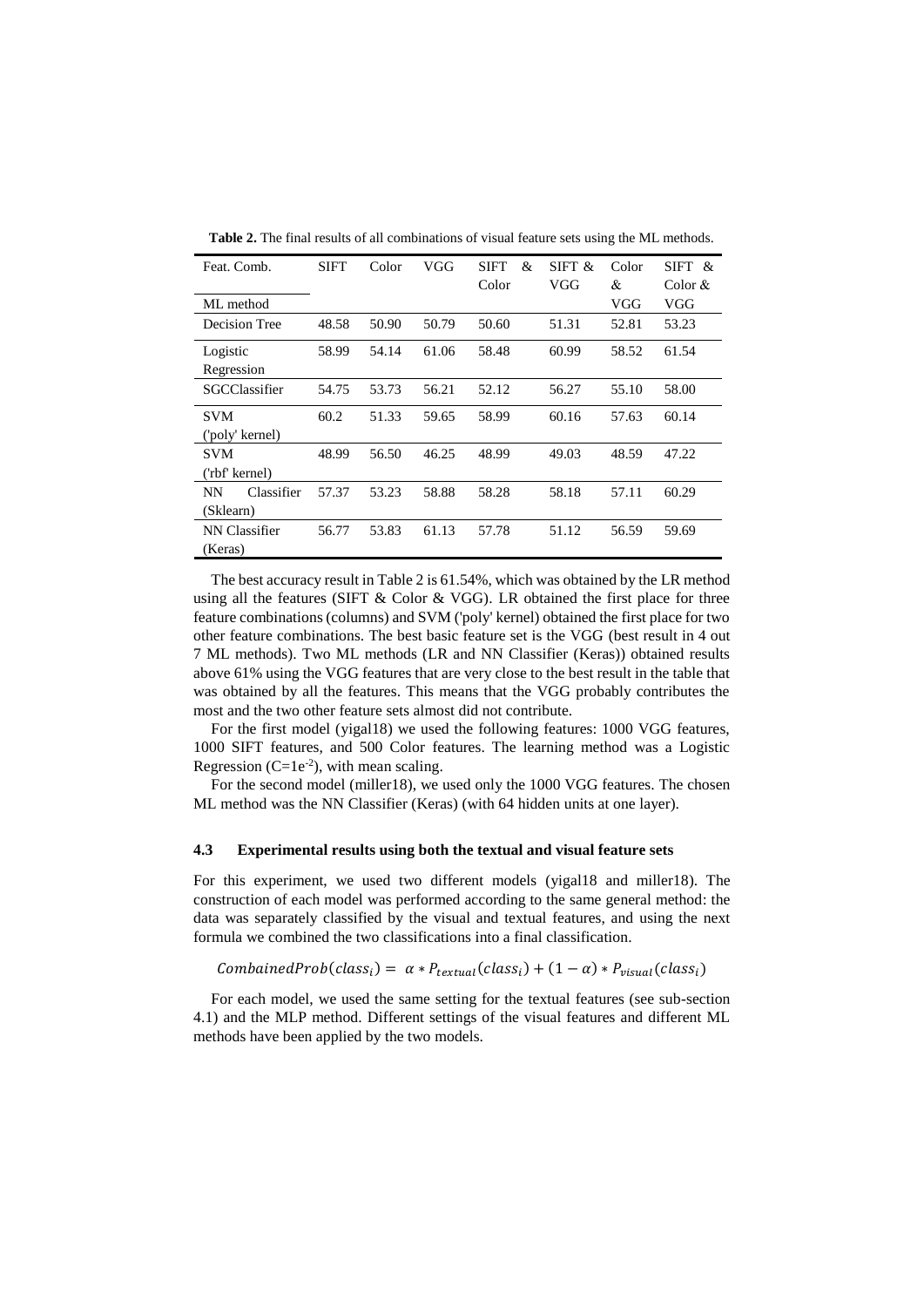The first model (yigal18) applied Logistic Regression on the following visual features: 1000 VGG features, 1000 SIFT features, and 500 Color features. The value of α was set to 0.5, which means that we gave equal weighs for the textual and visual components.

The second model (miller18) used as its visual features only the 1000 VGG features. The chosen ML method was the NN Classifier (Keras) (with 64 hidden units at one layer). The textual features remain the same since their results in the first model were relatively high. The value of  $\alpha$  was set to 0.75 (i.e., giving higher weight for textual features because they obtained better results).

The results of the two models yigal18 and miller18 are presented in Tables 3 and 4, respectively. The best results for the other modalities are in bold.

| Textual | Visual | Combined |
|---------|--------|----------|
| 79.11   | 49.42  | 78.89    |
| 75.9    |        | 75.7     |
| 76.5    | 50.27  | 75.91    |
|         |        |          |

Table 3. The accuracy results (in %) of the first model (yigal18).

|         | Textual | Visual | Combined |
|---------|---------|--------|----------|
| English | 79.11   | 51.74  | 79.47    |
| Arabic  | 75.9    | 49.7   | 75.7     |
| Spanish | 76.5    | 49.23  | 76.23    |

Table 4. The accuracy results (in %) of the second model (miller18) using the MLP method.

The comparison of the yigal18 (model1, Table 3) and miller18 (model2, Table 4) leads to the following findings and perhaps to the following conclusions. (1) Regarding the visual results, there is a decrease in two languages (Spanish & Arabic) and an increase in English. A possible explanation is that using all the visual features (SIFT  $\&$ Color& VGG) leads to slightly better results than using only the VGG features. (2) Regarding the combined results, there is an increase in two languages (English  $\&$ Spanish) and no change for Arabic. The improvements in miller18 (model2) are probably because of the upgrade of alpha from 0.5 to 0.75. That is to say, i.e., higher weight for the textual features leads to better combined results. (3) The second visual model run faster due to the lower number of features (1000 VGG features), in contrast to the first model (all the 2500 visual features). (4) The result of the combined features for model2 is better than the result of the textual features for model2. This finding means that the visual features slightly contribute to improve the result obtained by the textual features. This phenomenon did not occur in all other cases in both models.

## **5 Summary and Future Work**

In this paper, we describe our participation in the PAN 2018 shared task on author profiling, identifying authors' gender, based on their images and tweets. We tried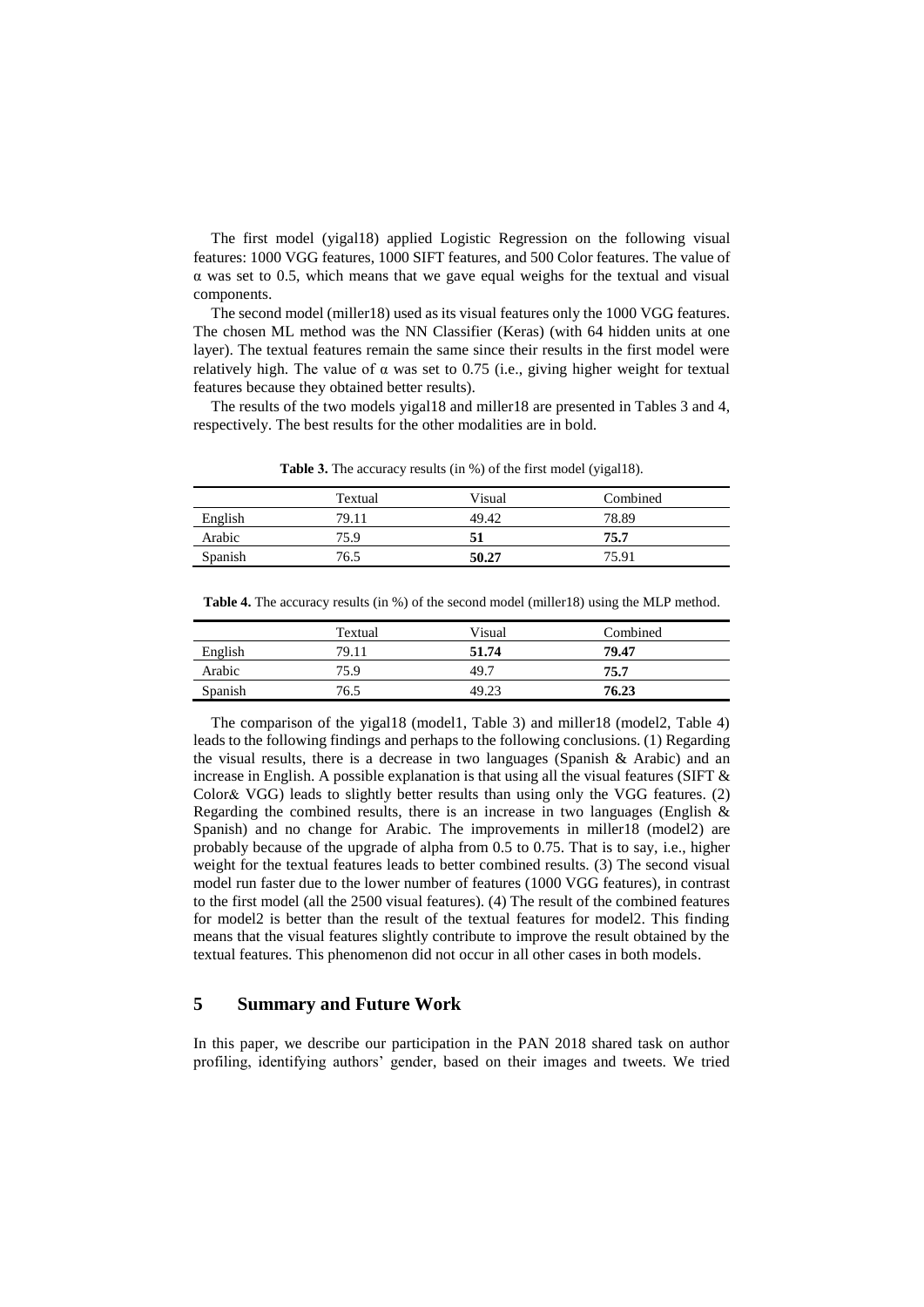various pre-processing types, a widespread variety of feature sets, and four ML methods.

The best results using the textual features were achieved using the MLP method after applying the L normalization and using 9,000 word unigrams for English, 10,000 word unigrams and one orthographic feature for Spanish, and 7,000 word unigrams and one orthographic feature for Arabic.

The best result (61.54%) for the visual features was obtained by the LR method using all the features (SIFT  $\&$  Color  $\&$  VGG). The best basic feature set is the VGG. Two other results (also above 61%) were obtained while applying LR and NN (Keras) using the VGG features. This means that the VGG probably contributes the most and the two other feature sets almost did not contribute.

The best results using the combined features were achieved using model2 with 0.75 as a weight to the textual features and 0.25 as a weight to the visual features. For the textual features we used the best model that was used also in model1 (sub-section 5.3). For the visual features of the second model, we use only the 1000 VGG features. The chosen ML method was the NN Classifier (Keras) (with 64 hidden units at one layer).

Future research proposals include: (1) applying additional combinations of feature sets; (2) tuning each model (textual and visual) separately; (3) tuning the value of alpha to find the best combined model; (4) developing a new combined model performing multi-modal fusion using the textual and visual modalities; (5) applying various deep neural models; and (6) building model that will perform author profiling in general and gender prediction in particular using keyphrases [13,14] that distinguish each of classes in general and each gender in paticular.

**Acknowledgments**. This work was partially funded by the Jerusalem College of Technology (Lev Academic Center) and we gratefully acknowledge its support.

### **References**

- 1. Argamon, S., Koppel, M., Fine, J., Shimoni, A. R.: Gender, genre, and writing style in formal written texts. TEXT-THE HAGUE THEN AMSTERDAM THEN BERLIN- , 23(3), 321-346 (2003).
- 2. Argamon, S., Whitelaw, C., Chase, P., Hota, S. R., Garg, N., Levitan, S.: Stylistic text classification using functional lexical features: Research articles. Journal of the American Society for Information Science and Technology. 58, 6, 802–822 (2007).
- 3. Argamon, S., Koppel, M., Pennebaker, J. W., Schler, J.: Automatically profiling the author of an anonymous text. Communications of the ACM, 52(2), 119-123 (2009).
- 4. Basile, A., Dwyer, G., Medvedeva, M., Rawee, J., Haagsma, H., Nissim, M.: N-GrAM: New Groningen Author-profiling Model. arXiv preprint arXiv:1707.03764 (2017).
- 5. Breiman, L.: Bagging predictors. Univ. California Technical Report No. 421. (1994).
- 6. Breiman, L.: Random forests. Machine learning, 45(1), 5-32 (2001).
- 7. Burger, J. D., Henderson, J., Kim, G., Zarrella, G.: Discriminating gender on Twitter. In Proceedings of the conference on empirical methods in natural language processing (pp. 1301-1309). Association for Computational Linguistics (2011).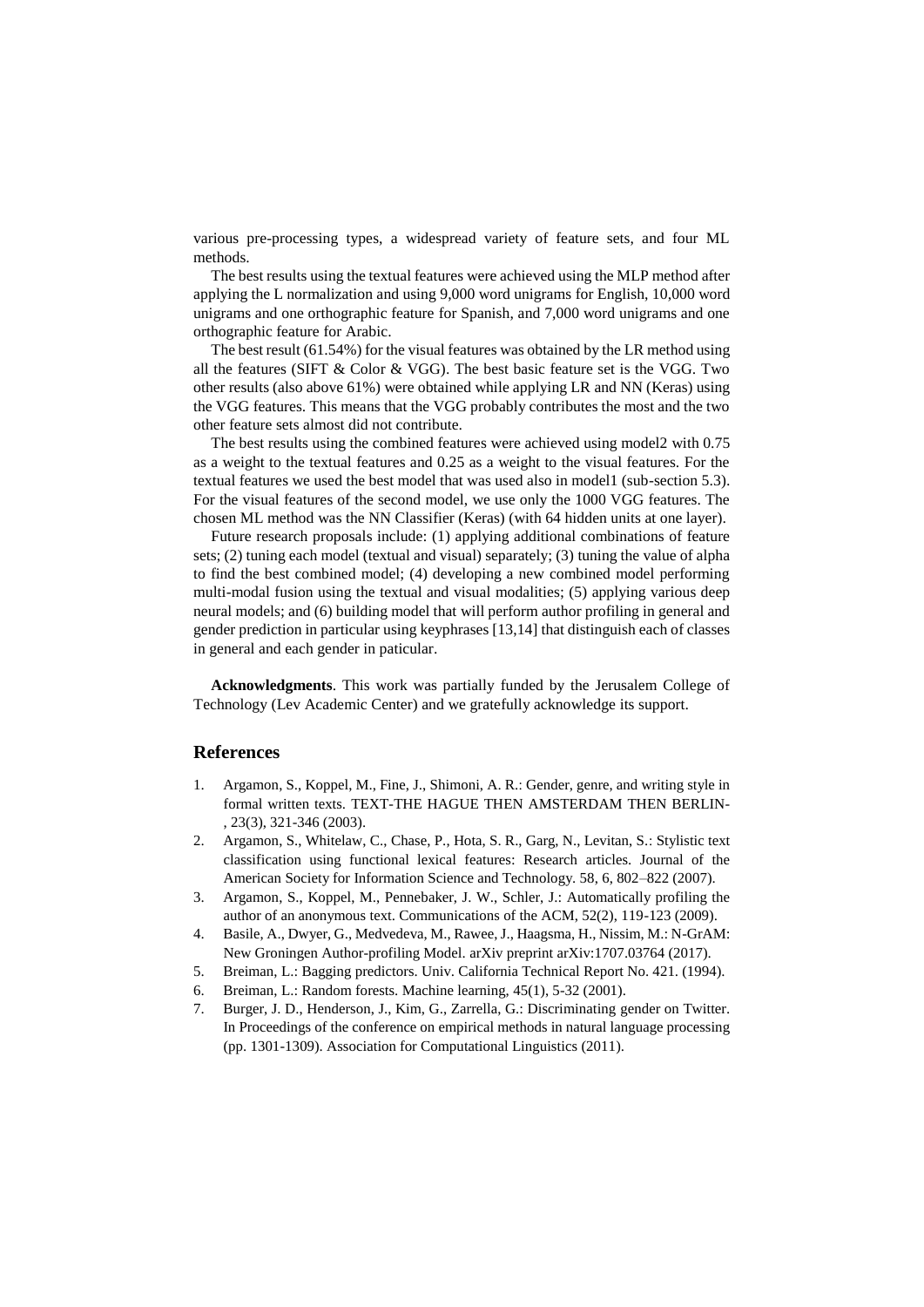- 8. Cessie, S. Le, Van Houwelingen, J. C.: Ridge estimators in logistic regression, Applied statistics, pp. 191-201 (1992).
- 9. Cortes, C., Vapnik, V.: Support-vector networks. Machine learning, 20(3), 273-297 (1995).
- 10. Eckert, P., McConnell-Ginet, S.: Language and gender. Cambridge University Press (2013).
- 11. Fox, C.: A stop list for general text. In Acm sigir forum (Vol. 24, No. 1-2, pp. 19-21). ACM (1989).
- 12. Gianfortoni, P., Adamson, D., Rosé, C. P.: Modeling of stylistic variation in social media with stretchy patterns. In Proceedings of the First Workshop on Algorithms and Resources for Modelling of Dialects and Language Varieties (pp. 49-59). Association for Computational Linguistics (2011).
- 13. HaCohen-Kerner, Y., Gross, Z., Masa, A.: Automatic extraction and learning of keyphrases from scientific articles. In Int. Conf. on Intelligent Text Processing and Computational Linguistics, Springer, Berlin, Heidelberg, pp. 657-669 (2005).
- 14. HaCohen-Kerner, Y., Stern, I., Korkus, D., Fredj, E.: Automatic machine learning of keyphrase extraction from short html documents written in Hebrew. Cybernetics and Systems: An International Journal, 38(1), 1-21 (2007).
- 15. HaCohen-Kerner, Y., Mughaz, D., Beck, H., Yehudai, E.: Words as classifiers of documents according to their historical period and the ethnic origin of their authors. Cybernetics and Systems: An International Journal, 39(3), 213-228 (2008).
- 16. HaCohen-Kerner, Y., Beck, H., Yehudai, E., Rosenstein, M., Mughaz, D.: Cuisine: Classification using stylistic feature sets  $\&$ /or name-based feature sets. Journal of the American Society for Information Science and Technology 61 (8), 1644–57 (2010A).
- 17. HaCohen-Kerner, Y., Beck, H., Yehudai, E., Mughaz, D.: Stylistic feature sets as classifiers of documents according to their historical period and ethnic origin. Applied Artificial Intelligence 24 (9), 847–62 (2010B).
- 18. Ho, T. K.: [Random Decision Forests.](http://ect.bell-labs.com/who/tkh/publications/papers/odt.pdf) Proceedings of the 3rd Int. Conference on Document Analysis and Recognition, Montreal, QC, 14–16 August 1995. 278–282 (1995).
- 19. Holmes, J., Meyerhoff, M. (Eds.).: The handbook of language and gender (Vol. 25). John Wiley & Sons (2008).
- 20. Hosmer Jr, D. W., Lemeshow, S., Sturdivant, R. X.: Applied logistic regression (Vol. 398). John Wiley & Sons (2013).
- 21. Jain, A. K., Mao, J., Mohiuddin, K. M.: Artificial neural networks: A tutorial. Computer, 29(3), 31-44 (1996).
- 22. Joachims, T.: Text categorization with support vector machines: Learning with many relevant features. In European conference on machine learning (pp. 137-142). Springer, Berlin, Heidelberg (1998).
- 23. Jockers, M. L., Witten, D. M.: A comparative study of machine learning methods for authorship attribution. Literary and Linguistic Computing, 25(2), 215-223 (2010).
- 24. Jolliffe, I. T.: Principal component analysis and factor analysis. In Principal component analysis (pp. 115-128). Springer, New York, NY (1986).
- 25. Kessler, Brett, Nunberg, Geoffrey, Hinrich Schutze.: Automatic detection of text genre. In P. R. Cohen & W. Wahlster (Eds.), In Proc. of the 35th annual meeting of the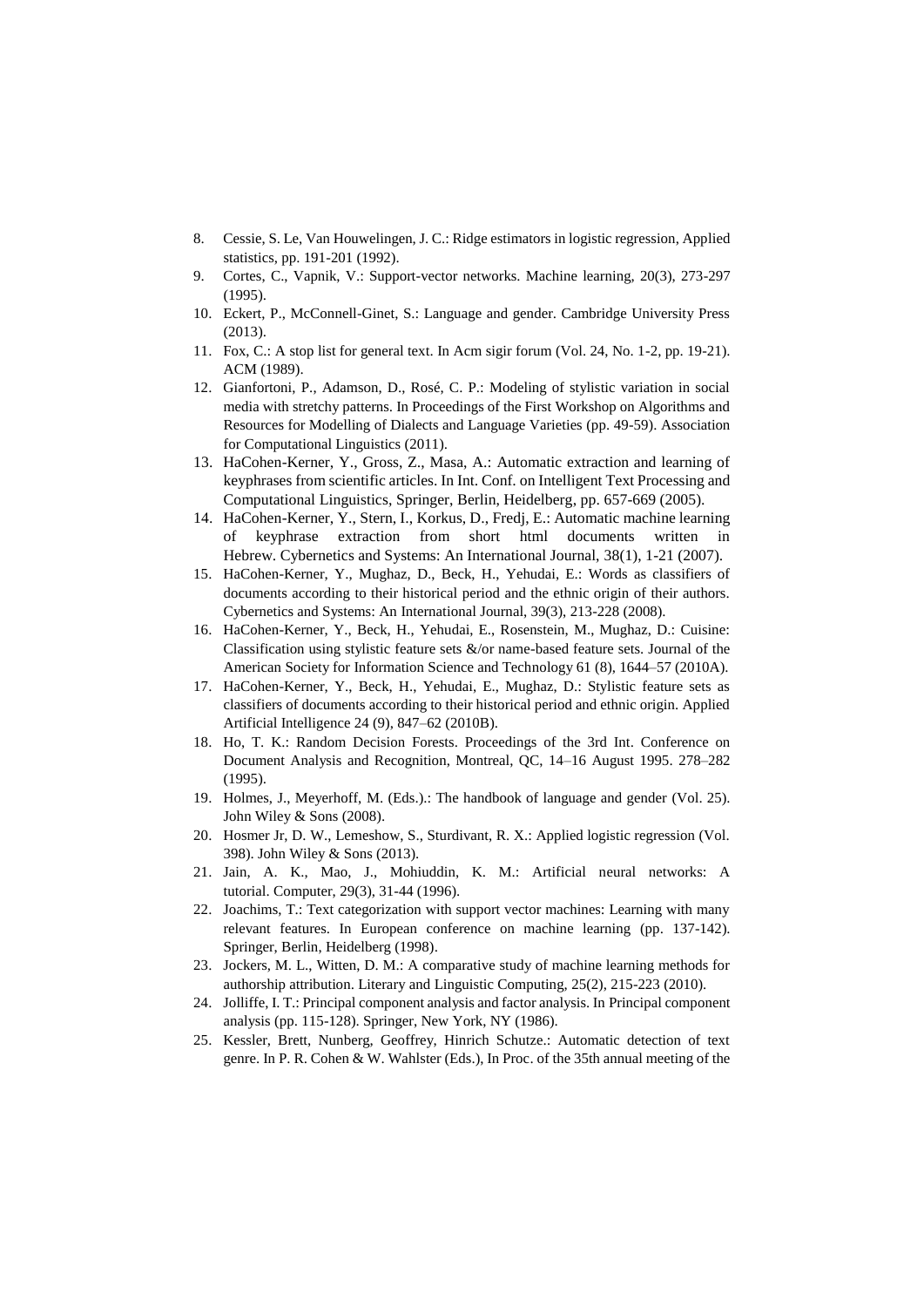ACL and 8th conf. of the European chap. of the Assoc. for Computational Linguistics. 32-38, Somerset, New Jersey: Association for Computational Linguistics (1997).

- 26. Koppel, M., Argamon, S., Shimoni, A. R.: Automatically categorizing written texts by author gender. Literary and linguistic computing, 17(4), 401-412 (2002).
- 27. Lakoff, R.: Language and woman's place. Language in society, 2(1), 45-79 (1973).
- 28. Liparas, D., HaCohen-Kerner, Y., Moumtzidou, A., Vrochidis, S., Kompatsiaris, I. News articles classification using Random Forests and weighted multimodal features. In Information Retrieval Facility Conference, Springer, Cham, pp. 63-75, (2014).
- 29. Lowe, David G.: Object [recognition from local scale-invariant features.](http://www.cs.ubc.ca/~lowe/papers/iccv99.pdf) In Proc. of the Int. Conf. on Computer Vision. 2., pp. 1150–1157 (1999).
- 30. Lowe, David G.: Distinctive image features from scale-invariant keypoints. International journal of computer vision, 60(2), 91-110 (2004).
- 31. Meretakis, D., Wuthrich, B.: Extending naive Bayes classifiers using long itemsets, Proc. of the 5th ACM-SIGKDD Int. Conf. Knowledge Discovery, Data Mining (KDD'99), San Diego, USA, 165-174 (1999).
- 32. Mulac, A., Bradac, J. J., Gibbons, P.: Empirical support for the gender-as-culture hypothesis: An intercultural analysis of male/female language differences. Human Communication Research, 27(1), 121-152 (2001).
- 33. Pedregosa, F., Varoquaux, G., Gramfort, A., Michel, V., Thirion, B., Grisel, O., ... Vanderplas, J.: Scikit-learn: Machine learning in Python. Journal of machine learning research, 12(Oct), 2825-2830 (2011).
- 34. Pennebaker, J. W., Mehl, M. R., Niederhoffer, K. G.: Psychological aspects of natural language use: Our words, our selves. Annual review of psychology, 54(1), 547-577 (2003).
- 35. Pennebaker, J.W.: The secret life of pronouns: What our words say about us. New York: Bloomsbury Press (2011).
- 36. Potthast, M., Gollub, T., Rangel, F., Rosso, P., Stamatatos, E., Stein, B.: Improving the Reproducibility of PAN's Shared Tasks: Plagiarism Detection, Author Identification, and Author Profiling. In: Kanoulas, E., Lupu, M., Clough, P., Sanderson, M., Hall, M., Hanbury, A., Toms, E. (eds.) Information Access Evaluation meets Multilinguality, Multimodality, and Visualization. 5th International Conference of the CLEF Initiative (CLEF 14). pp. 268–299. Springer, Berlin Heidelberg New York (Sep 2014).
- 37. Rangel, F., Rosso, P., Koppel, M., Stamatatos, E., Inches, G.: Overview of the author profiling task at PAN 2013. In CLEF Conference on Multilingual and Multimodal Information Access Evaluation, CELCT, pp. 352-365 (2013).
- 38. Rangel, F., Rosso, P., Chugur, I., Potthast, M., Trenkmann, M., Stein, B., ... Daelemans, W.: Overview of the 2nd author profiling task at pan 2014. In CLEF 2014 Evaluation Labs and Workshop Working Notes Papers, Sheffield, UK, 2014, pp. 1-30 (2014).
- 39. Rangel, F., Rosso, P., Potthast, M., Stein, B., Daelemans, W.: Overview of the 3rd Author Profiling Task at PAN 2015. In CLEF p. 2015 (2015).
- 40. Rangel, F., Franco-Salvador, M., Rosso, P.: A low dimensionality representation for language variety identification. In International Conference on Intelligent Text Processing and Computational Linguistics Springer, Cham, pp. 156-169 (2016A).